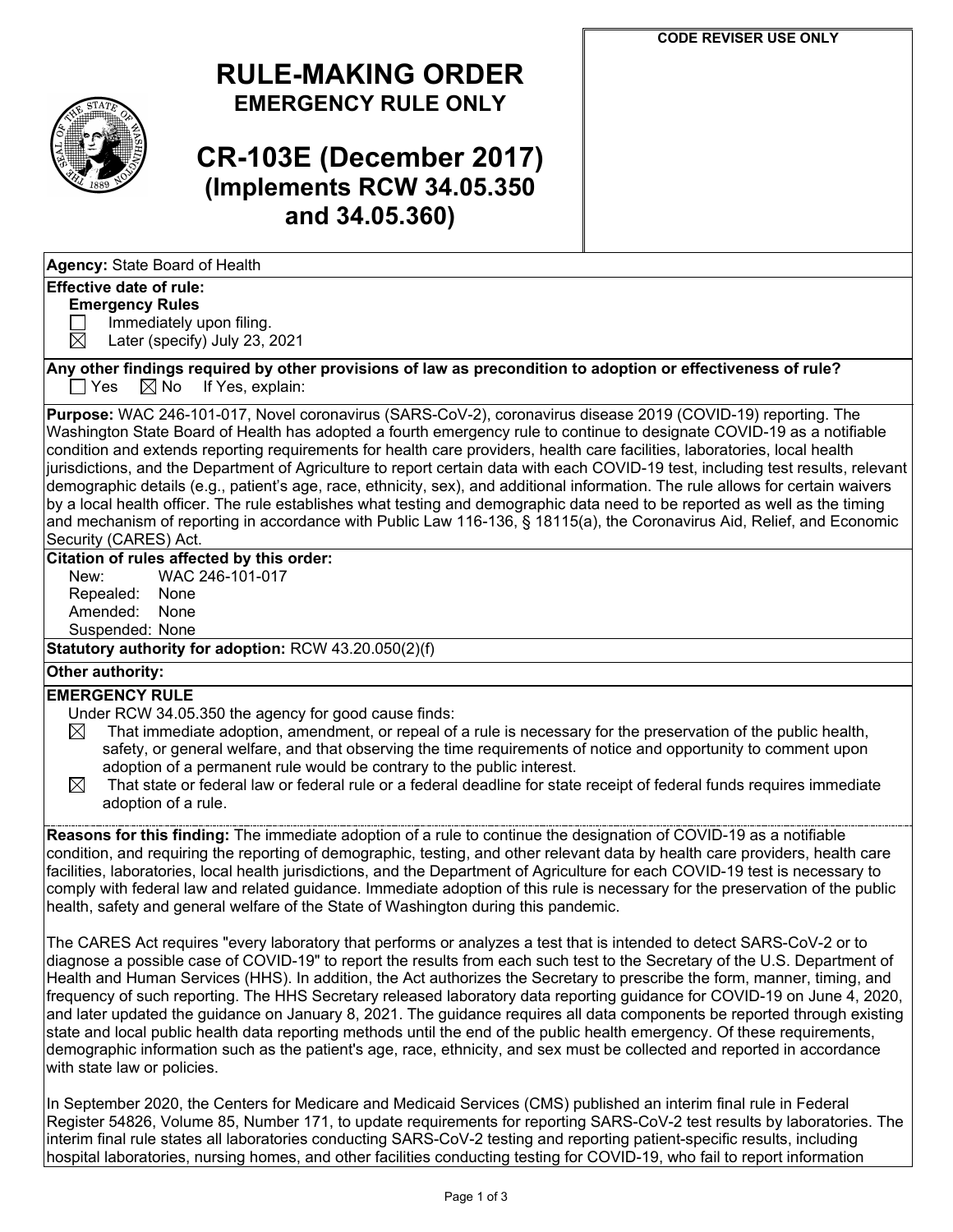required under the CARES Act will be subject to monetary penalties. The interim final rules became effective September 2, 2020.

Adoption of a fourth emergency rule ensures continued compliance with the CARES Act, as well as CDC guidance, to improve the public health response to COVID-19.